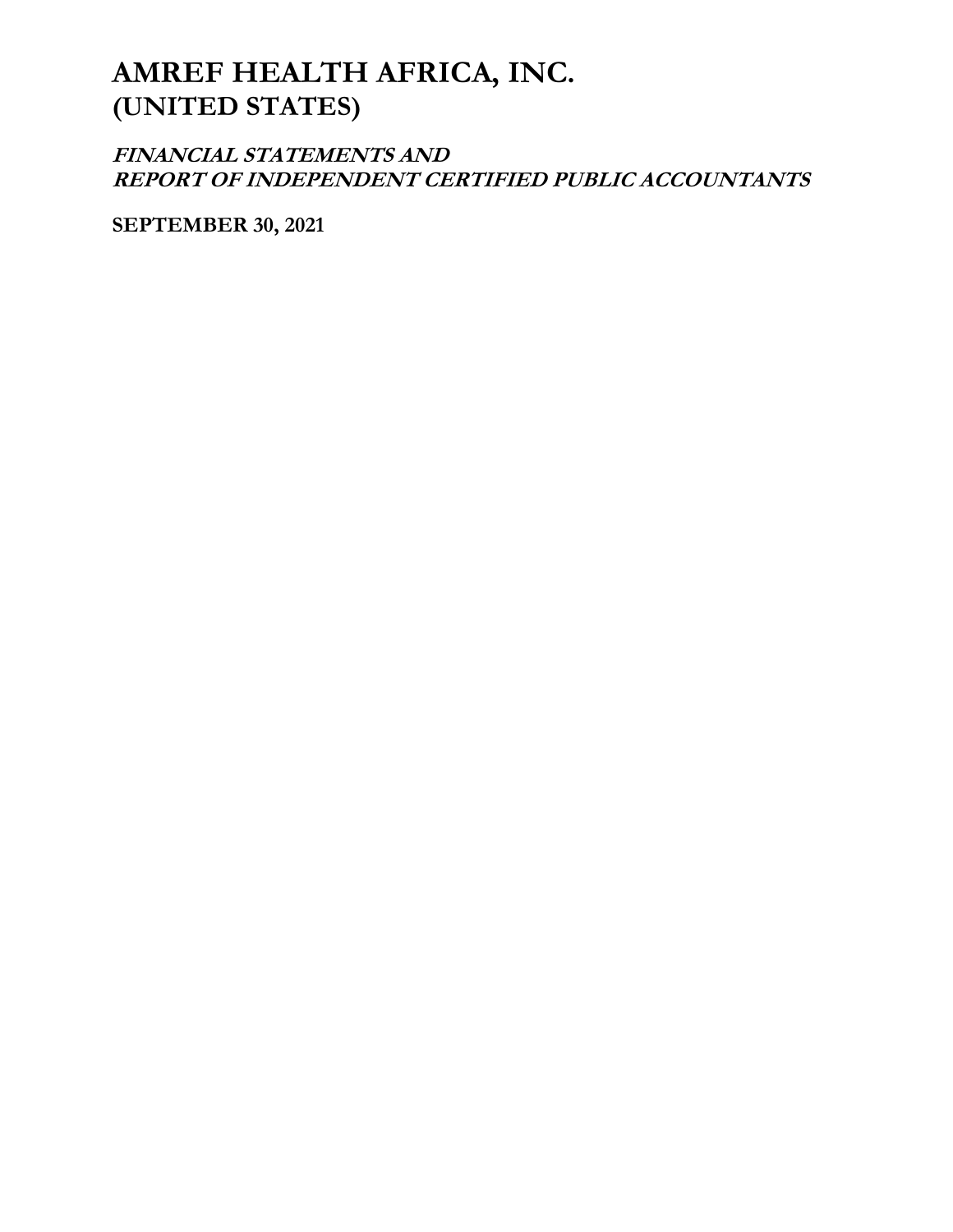# **TABLE OF CONTENTS**

|                                                                                                                                  | Page    |
|----------------------------------------------------------------------------------------------------------------------------------|---------|
| <b>INDEPENDENT AUDITOR'S REPORT</b>                                                                                              | $1 - 2$ |
| <b>FINANCIAL STATEMENTS</b>                                                                                                      |         |
| <b>Statements of Financial Position,</b><br>September 30, 2021 and 2020                                                          | 3       |
| <b>Statements of Activities and Changes in Net Assets,</b><br>Year ended September 30, 2021 with Summarized Information for 2020 | 4       |
| <b>Statement of Functional Expenses,</b><br>Year ended September 30, 2021 with Summarized Information for 2020                   | 5       |
| <b>Statements of Cash Flows,</b><br>Years ended September 30, 2021 and 2020                                                      | 6       |
| <b>Notes to Financial Statements</b>                                                                                             | 7-14    |
|                                                                                                                                  |         |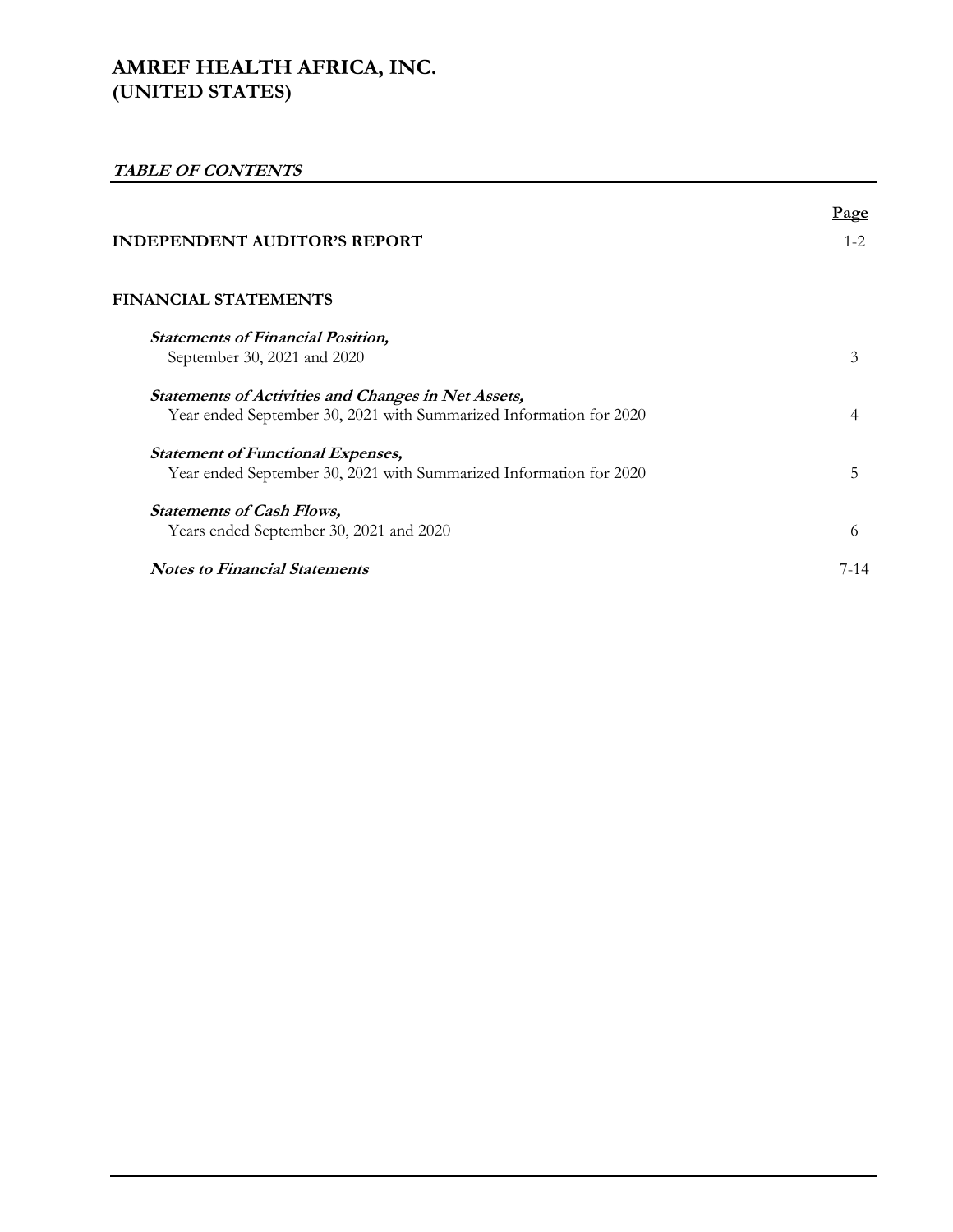

# **REPORT OF INDEPENDENT CERTIFIED PUBLIC ACCOUNTANTS**

**Board of Directors AMREF Health Africa, Inc. (United States) New York, New York**

We have audited the accompanying financial statements of AMREF Health Africa (United States) (**"AMREF"**), formerly known as African Medical & Research Foundation, Inc. (United States), which comprise the statement of financial position as of September 30, 2021, and the related statements of activities, functional expenses and changes in net assets, and of cash flows for the year then ended, and the related notes to the financial statements.

### **Management's Responsibility for the Financial Statements**

Management is responsible for the preparation and fair presentation of these financial statements in accordance with accounting principles generally accepted in the United States of America; this includes the design, implementation and maintenance of internal control relevant to the preparation and fair presentation of financial statements that are free from material misstatement, whether due to fraud or error.

#### **Auditor's Responsibility**

Our responsibility is to express an opinion on these financial statements based on our audit. We conducted our audit in accordance with auditing standards generally accepted in the United States of America. Those standards require that we plan and perform the audit to obtain reasonable assurance about whether the financial statements are free of material misstatement.

An audit includes performing procedures to obtain audit evidence about the amounts and disclosures in the financial statements. The procedures selected depend on the auditor's judgment, including the assessment of the risks of material misstatement of the financial statements, whether due to fraud or error. In making those risk assessments, the auditor considers internal control relevant to the entity's preparation and fair presentation of the financial statements in order to design audit procedures that are appropriate in the circumstances, but not for the purpose of expressing an opinion on the effectiveness of the entity's internal control. Accordingly, we express no such opinion. An audit also includes evaluating the appropriateness of accounting policies used and the reasonableness of significant accounting estimates made by management, as well as evaluating the overall presentation of the financial statements.

We believe that the audit evidence we have obtained is sufficient and appropriate to provide a basis of our audit opinion.

### **Opinion**

In our opinion, the financial statements referred to above present fairly, in all material respects, the financial position of AMREF Health Africa (United States) as of September 30, 2021, and the changes in its net assets, and its cash flows for the year then ended, in conformity with accounting principles generally accepted in the United States of America.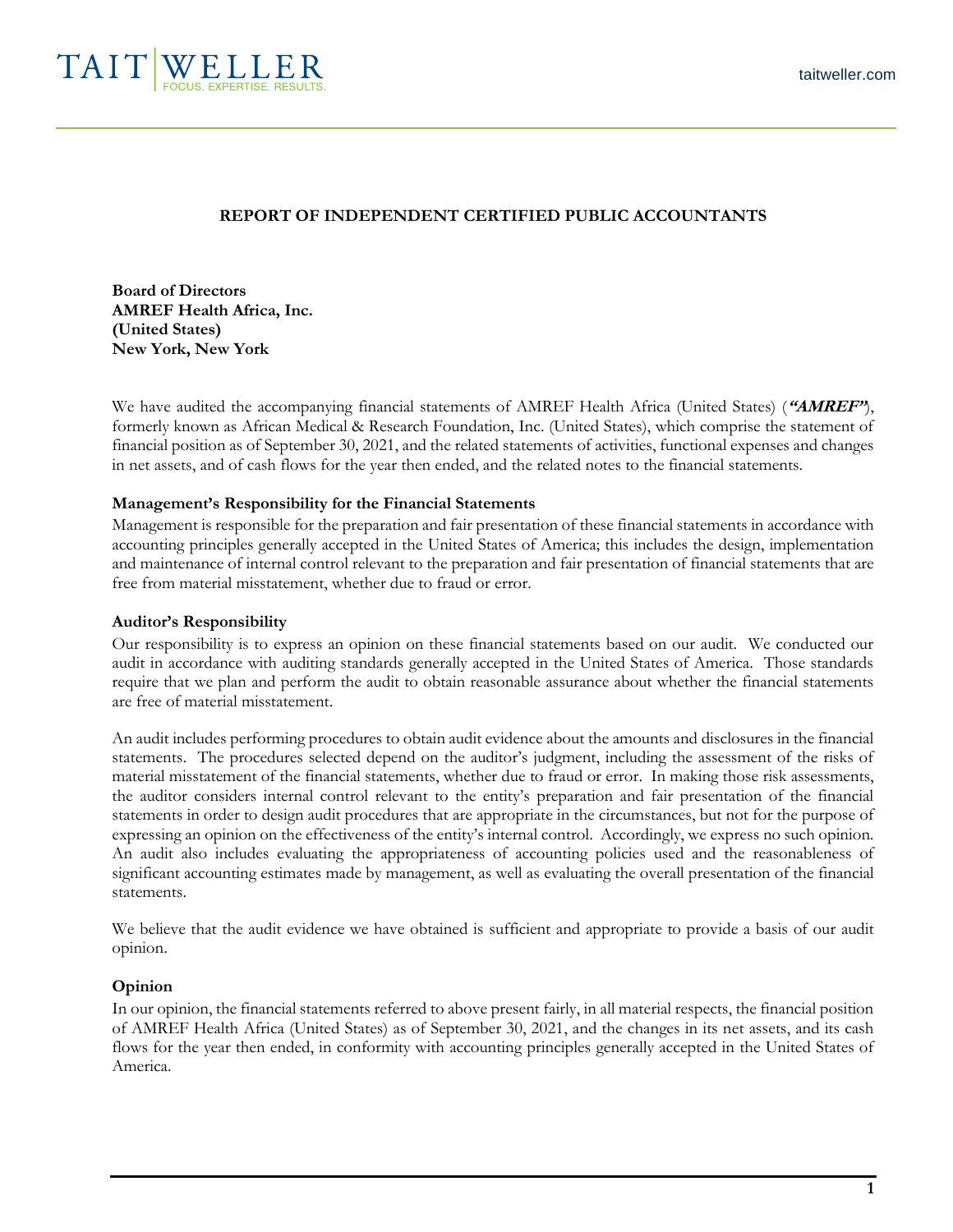**Board of Directors AMREF Health Africa, Inc. (United States)**

#### **Report on Summarized Comparative Information**

We have previously audited AMREF's 2020 financial statements, and we expressed an unmodified audit opinion on those audited financial statements in our report dated March 23, 2021. In our opinion, the summarized comparative information presented herein as of and for the year ended September 30, 2020 is consistent, in all material respects, with the audited financial statements from which it has been derived.

Tait, Weller : Baher LUP

**Philadelphia, Pennsylvania February 15, 2022**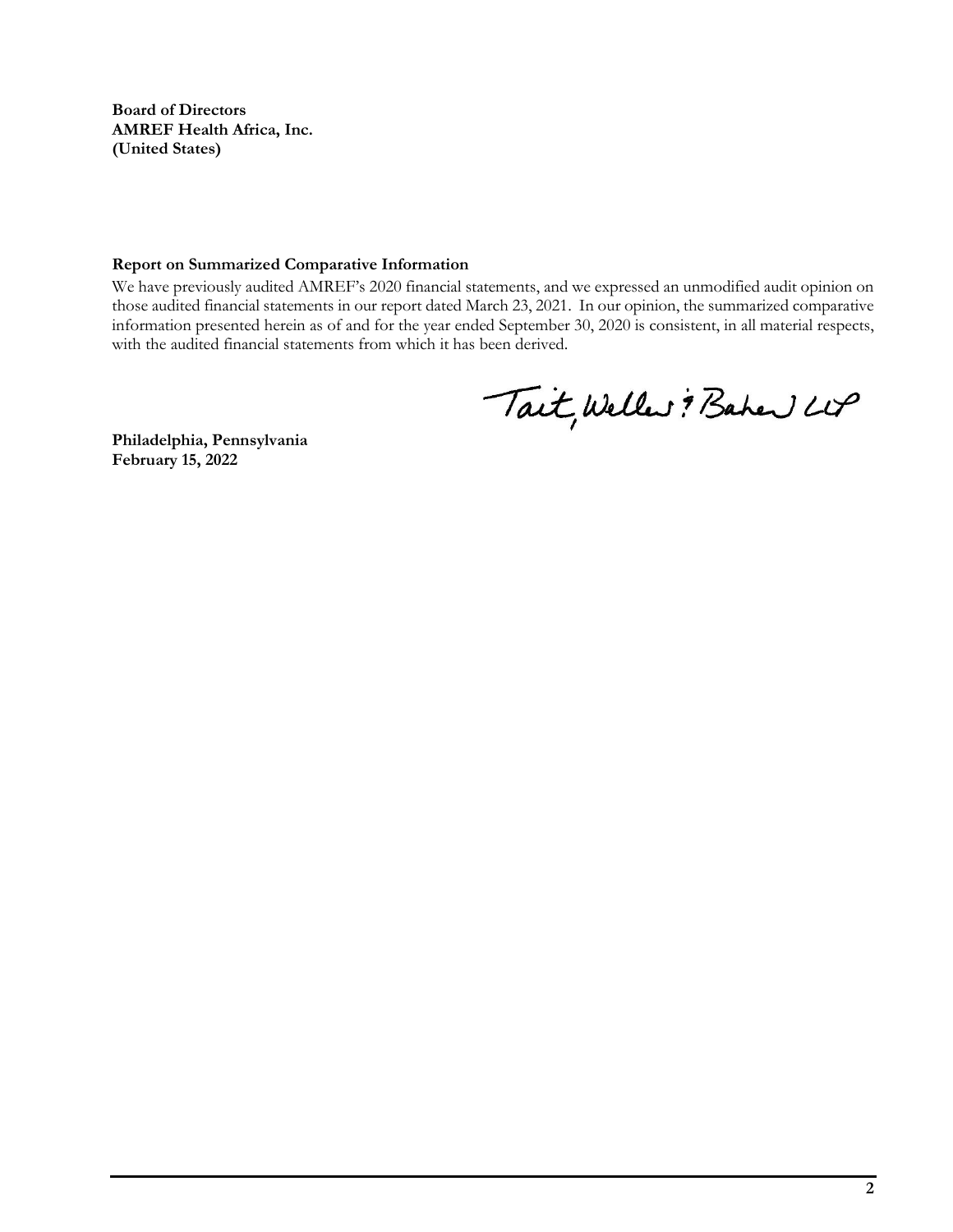# **STATEMENTS OF FINANCIAL POSITION**

## **September 30, 2021 And 2020**

|                                                             | 2021                | 2020        |
|-------------------------------------------------------------|---------------------|-------------|
| <b>ASSETS</b>                                               |                     |             |
| Cash and cash equivalents                                   | \$1,004,678         | \$1,117,101 |
| Investments (Note 2)                                        | 2,096,162           | 1,641,440   |
| Grants receivable                                           |                     |             |
| U.S. Government                                             | 15,789              | 174,864     |
| Other                                                       | 41,048              | 288,722     |
| Note receivable <i>(Note 3)</i>                             | 83,891              | 418,309     |
| Advance to AMREF Africa                                     | 7,927,272           |             |
| Prepaid expenses and other assets                           | 66,186              | 30,815      |
| Furniture and equipment, net of accumulated depreciation of |                     |             |
| \$185,999 and \$177,463                                     | 7,692               | 16,528      |
| Security deposit (Note 7)                                   | 62,825              | 62,825      |
| <b>Total assets</b>                                         | <u>\$11,305,543</u> | \$3,750,604 |

# **LIABILITIES AND NET ASSETS**

| Liabilities                           |               |              |
|---------------------------------------|---------------|--------------|
| Accounts payable and accrued expenses | \$<br>104,741 | \$<br>18,134 |
| Due to AMREF/Kenya                    | 543,237       | 167,300      |
| Deferred revenue                      | 7,000         |              |
| Deferred rent (Note 7)                | 86,816        | 79,756       |
| Refundable advance (Note 8)           |               | 211,683      |
| <b>Total liabilities</b>              | 741.794       | 476,873      |
| <b>Net Assets</b>                     |               |              |
| Without donor restrictions            | 2,544,829     | 2,194,342    |
| With donor restrictions (Note 6)      | 8,018,920     | 1,079,389    |
| Total net assets                      | 10,563,749    | 3,273,731    |
| Total liabilities and net assets      | 1,305,543     | \$3,750,604  |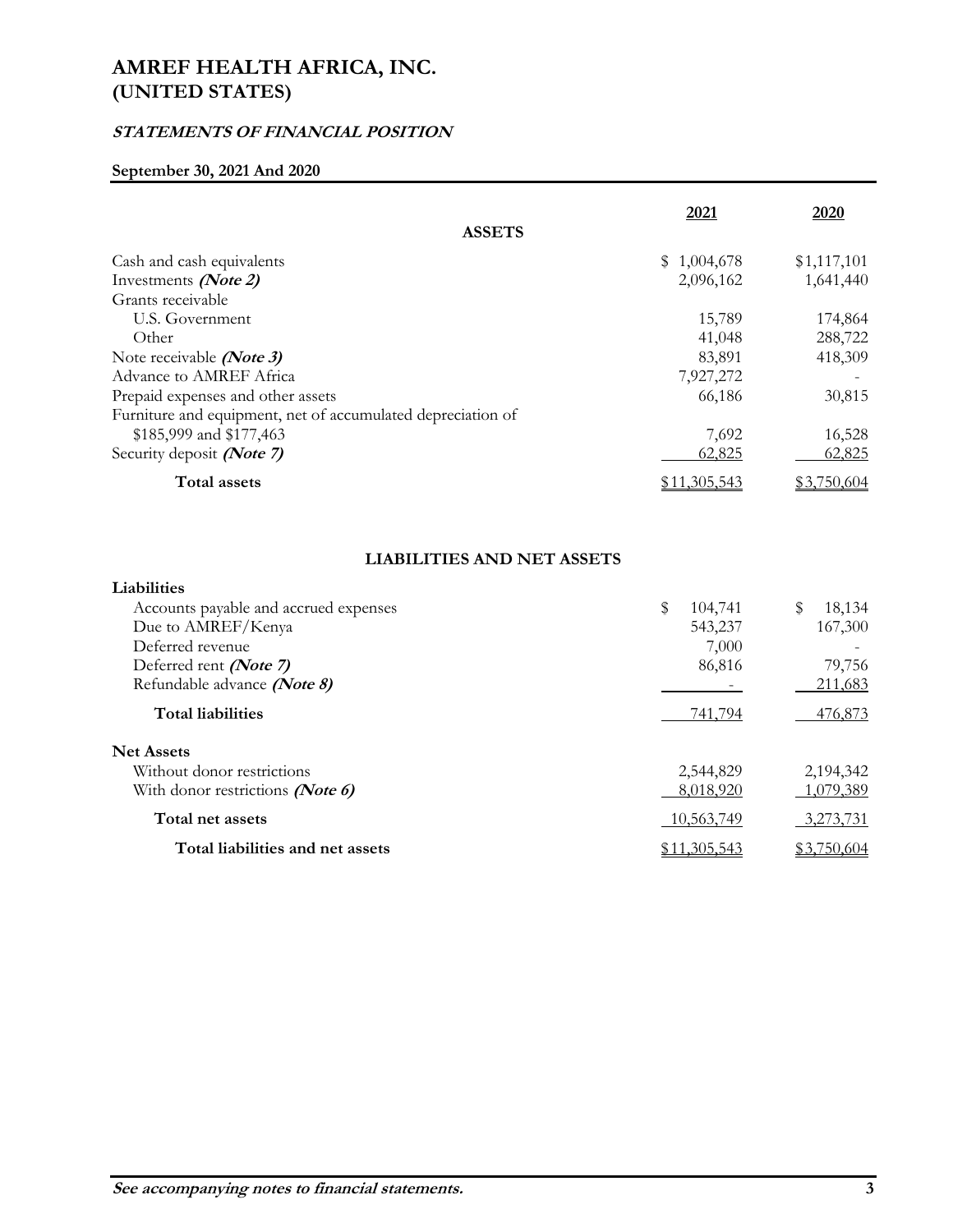# **STATEMENTS OF ACTIVITIES AND CHANGES IN NET ASSETS**

# **Years Ended September 30, 2021 And Summarized Information For 2020**

|                                                        | <b>Without Donor</b><br><b>Restrictions</b> | <b>With Donor</b><br><b>Restrictions</b> | 2021          | 2020        |
|--------------------------------------------------------|---------------------------------------------|------------------------------------------|---------------|-------------|
| <b>Support and Revenues</b>                            |                                             |                                          |               |             |
| Federal awards                                         | \$<br>658,107                               | \$<br>$\bar{a}$                          | \$<br>658,107 | \$2,636,938 |
| Foundations, corporate grants and individual donations | 12,800,307                                  | 8,483,643                                | 21,283,950    | 4,894,159   |
| PPP grant revenue                                      | 426,019                                     |                                          | 426,019       |             |
| Special events                                         | 153,126                                     |                                          | 153,126       | 22,737      |
| Other income                                           | 37,321                                      |                                          | 37,321        | 58,023      |
| Interest and dividend income                           | 32,441                                      |                                          | 32,441        | 31,973      |
| Released from restriction (Note 6)                     | 1,544,112                                   | (1,544,112)                              |               |             |
| Total support and revenues                             | 15,651,433                                  | 6,939,531                                | 22,590,964    | 7,643,830   |
| <b>Expenses</b>                                        |                                             |                                          |               |             |
| <b>Program Services</b>                                |                                             |                                          |               |             |
| Health training, education and primary care            | 10,627,820                                  |                                          | 10,627,820    | 3,979,454   |
| Clinical services                                      | 2,067,121                                   |                                          | 2,067,121     | 2,149,657   |
| Evaluation and operations research                     | 1,557,666                                   |                                          | 1,557,666     | 138,239     |
| Total program services                                 | 14,252,607                                  | $\overline{\phantom{a}}$                 | 14,252,607    | 6,267,350   |
| <b>Supporting Services</b>                             |                                             |                                          |               |             |
| Management and general                                 | 544,365                                     |                                          | 544,365       | 791,359     |
| Fund raising                                           | 740,933                                     |                                          | 740,933       | 720,914     |
| Total supporting services                              | 1,285,298                                   | $\sim$                                   | 1,285,298     | 1,512,273   |
| <b>Total expenses</b>                                  | 15,537,905                                  | $\equiv$                                 | 15,537,905    | 7,779,623   |
| Excess (deficit) of operating revenues                 |                                             |                                          |               |             |
| over expenses                                          | 113,528                                     | 6,939,531                                | 7,053,059     | (135,793)   |
| <b>Other Changes</b>                                   |                                             |                                          |               |             |
| Realized and unrealized net gains                      | 236,959                                     |                                          | 236,959       | 57,940      |
| Change in net assets                                   | 350,487                                     | 6,939,531                                | 7,290,018     | (77, 853)   |
| <b>Net Assets</b>                                      |                                             |                                          |               |             |
| Beginning of year                                      | 2,194,342                                   | 1,079,389                                | 3,273,731     | 3,351,584   |
| End of year                                            | \$2,544,829                                 | \$8,018,920                              | \$10,563,749  | \$3,273,731 |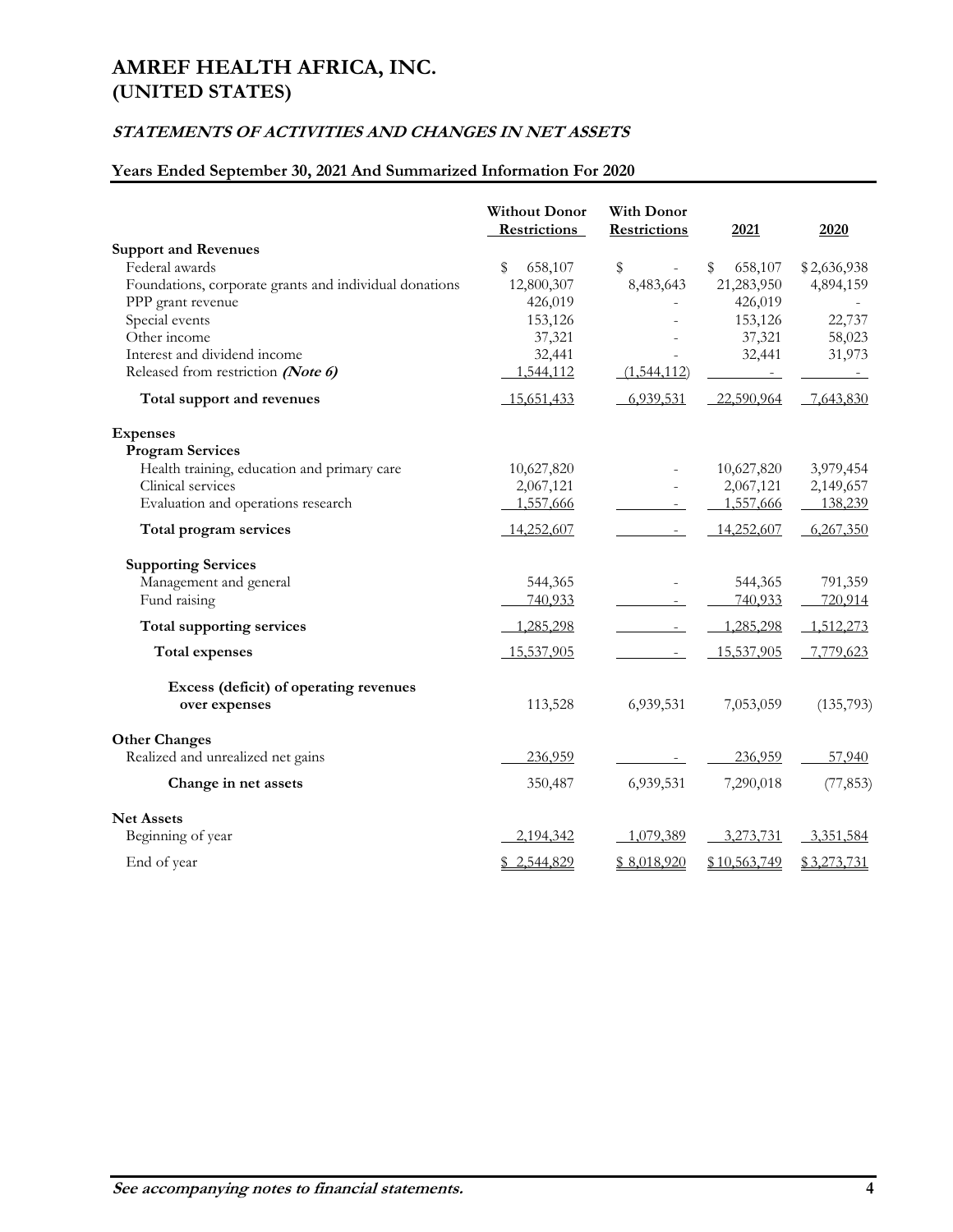### **STATEMENTS OF FUNCTIONAL EXPENSES**

### **Year Ended September 30, 2021 With Summarized Information For 2020**

|                                                        | <b>Program Services</b>                              |                             | <b>Supporting Services</b>                          |                          |                              |                                |                |             |
|--------------------------------------------------------|------------------------------------------------------|-----------------------------|-----------------------------------------------------|--------------------------|------------------------------|--------------------------------|----------------|-------------|
|                                                        | Health Training,<br><b>Education And</b><br>Training | Clinical<br><b>Services</b> | Educational<br>And<br><b>Operations</b><br>Research | Total                    | Management<br>And<br>General | Fund<br>Raising                | Totals<br>2021 | 2020        |
| Grants:                                                |                                                      |                             |                                                     |                          |                              |                                |                |             |
| Awards to AMREF-Kenya                                  | \$10,280,522                                         | \$1,989,449                 | \$1,406,702                                         | \$13,676,673             | \$                           | \$<br>$\overline{\phantom{a}}$ | \$13,676,673   | \$5,507,616 |
| Other program grants                                   | 64,572                                               |                             | 64,572                                              | 129,144                  |                              |                                | 129,144        | 432,212     |
| Total grants                                           | 10,345,094                                           | 1,989,449                   | 1,471,274                                           | 13,805,817               |                              |                                | 13,805,817     | 5,939,828   |
| Other Expenses:                                        |                                                      |                             |                                                     |                          |                              |                                |                |             |
| Salaries, payroll taxes and related benefits           | 219,245                                              | 65,039                      | 36,037                                              | 320,321                  | 392,989                      | 404,360                        | 1,117,670      | 1,315,866   |
| Professional fees and services                         |                                                      | ÷.                          | $\sim$                                              | $\overline{\phantom{0}}$ | 45,750                       |                                | 45,750         | 23,250      |
| Consultants                                            | 20,627                                               | $\sim$                      | 43,355                                              | 63,982                   | 11,447                       | 48,260                         | 123,689        | 95,395      |
| Travel                                                 |                                                      |                             | $\sim$                                              |                          | 2,648                        |                                | 2,648          | 30,141      |
| Memberships and registration fees                      |                                                      |                             |                                                     |                          | 9,000                        | 9,181                          | 18,181         | 16,149      |
| Occupancy                                              | 30,326                                               | 8,996                       | 4,985                                               | 44,307                   | 54,359                       | 55,932                         | 154,598        | 156,615     |
| Insurance                                              | 1,033                                                | 307                         | 170                                                 | 1,510                    | 1,852                        | 1,906                          | 5,268          | 6,160       |
| Telecommunications                                     |                                                      |                             |                                                     |                          | $\overline{\phantom{a}}$     | 10,787                         | 10,787         | 10,721      |
| Postage and shipping                                   |                                                      |                             |                                                     |                          |                              | 3,715                          | 3,715          | 4,045       |
| Direct mail                                            |                                                      |                             |                                                     |                          |                              | 85,310                         | 85,310         | 53,879      |
| Special events                                         |                                                      |                             |                                                     |                          |                              | 56,291                         | 56,291         | 15,662      |
| Equipment maintenance                                  | 409                                                  | 121                         | 67                                                  | 597                      | 3,969                        | 24,958                         | 29,524         | 19,232      |
| Public relations                                       |                                                      |                             | ÷,                                                  |                          |                              | 695                            | 695            | 1,282       |
| Miscellaneous                                          | 9.353                                                | 2,695                       | .493                                                | 13,541                   | 19,244                       | 36,341                         | 69,126         | 76,326      |
| Total other expenses                                   | 280,993                                              | 77,158                      | 86,107                                              | 444,258                  | 541,258                      | 737,736                        | 1,723,252      | 1,824,723   |
| Total expenses before depreciation<br>and amortization | 10,626,087                                           | 2,066,607                   | 1,557,381                                           | 14,250,075               | 541,258                      | 737,736                        | 15,529,069     | 7,764,551   |
| Depreciation and Amortization                          | 1,733                                                | 514                         | 285                                                 | 2,532                    | 3,107                        | 3,197                          | 8,836          | 15,072      |
| Total Expenses - 2021                                  | \$10,627,820                                         | \$2,067,121                 | \$1,557,666                                         | \$14,252,607             | \$544,365                    | \$740,933                      | \$15,537,905   |             |
| Total Expenses - 2020                                  | \$3,979,454                                          | \$2,149,657                 | 138,239                                             | \$6,267,350              | \$791,359                    | \$720,914                      |                | \$7,779,623 |

*See accompanying notes to financial statements.*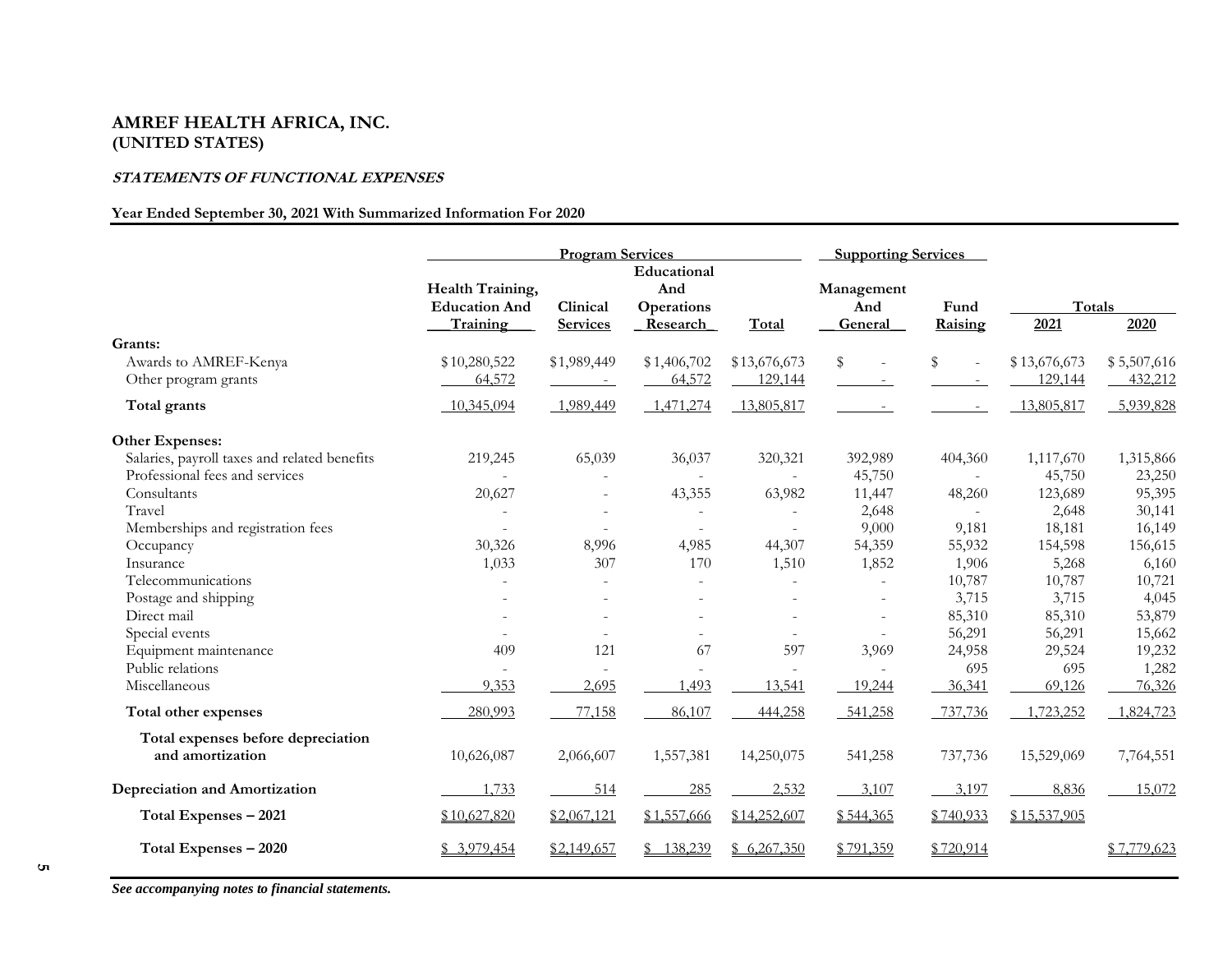# **STATEMENTS OF CASH FLOWS**

# **For The Years Ended September 30, 2021 And 2020**

|                                                                                                                                                                      | 2021                                | 2020                                         |
|----------------------------------------------------------------------------------------------------------------------------------------------------------------------|-------------------------------------|----------------------------------------------|
| <b>CASH FLOWS FROM OPERATING ACTIVITIES</b><br>Change in net assets                                                                                                  | \$7,290,018                         | \$<br>(77, 853)                              |
| Adjustments to reconcile change in net assets to<br>net cash used for operating activities                                                                           |                                     |                                              |
| Depreciation<br>Realized/unrealized gains on investments                                                                                                             | 8,836<br>(236,959)                  | 15,071<br>(57, 940)                          |
| (Increase) decrease in<br>Grants receivable                                                                                                                          |                                     |                                              |
| U.S. Government<br>Other<br>Advance to AMREF Africa                                                                                                                  | 159,075<br>247,674<br>(7,927,272)   | 300,988<br>(218, 435)                        |
| Prepaid expenses and other assets<br>(Decrease) increase in                                                                                                          | (35,371)                            | 26,708                                       |
| Accounts payable<br>Due to AMREF/Kenya<br>Deferred revenue<br>Deferred rent                                                                                          | 86,607<br>375,937<br>7,000<br>7,060 | (77, 271)<br>(154, 108)<br>10,013            |
| Refundable advance                                                                                                                                                   | (211, 683)                          | 211,683                                      |
| Net cash used for operating activities                                                                                                                               | (229,078)                           | (21, 144)                                    |
| CASH FLOWS FROM INVESTING ACTIVITIES<br>Increase in short-term investments<br>Purchases of investments<br>Proceeds from sale of investments<br>Purchase of equipment | (4,863)<br>(212,900)                | (34,769)<br>(341,390)<br>139,537<br>(10,329) |
| Net cash used for investing activities                                                                                                                               | (217,763)                           | (246, 951)                                   |
| <b>CASH FLOWS FROM FINANCING ACTIVITIES</b><br>Repayment of note receivable                                                                                          | 334,418                             | 154,581                                      |
| Net cash provided by financing activities                                                                                                                            | 334,418                             | 154,581                                      |
| Net decrease in cash                                                                                                                                                 | (112, 423)                          | (113, 514)                                   |
| CASH AND CASH EQUIVALENTS<br>Beginning of year                                                                                                                       | 1,117,101                           | 1,230,615                                    |
| End of year                                                                                                                                                          | \$1,004,678                         | \$1,117,101                                  |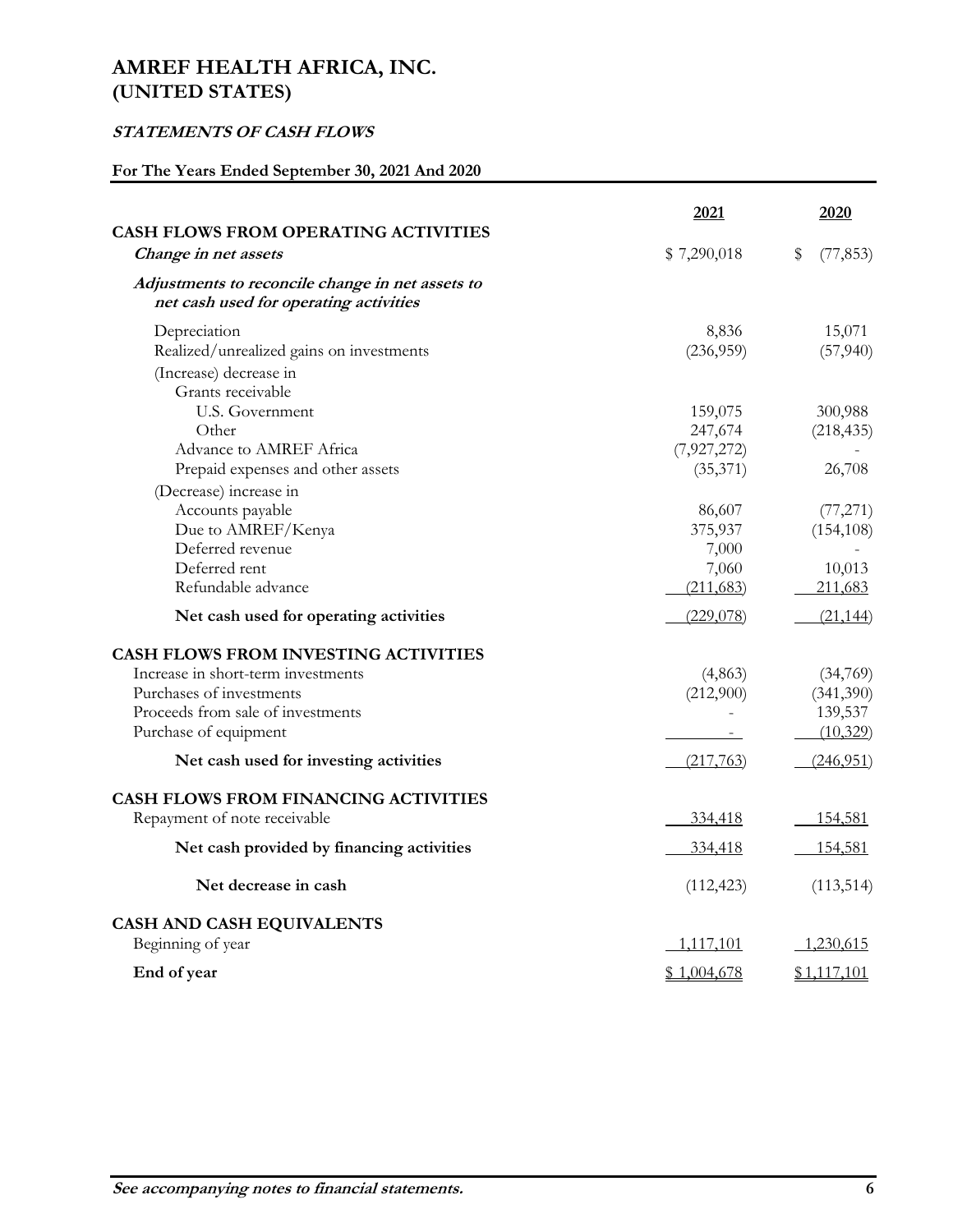# **NOTES TO FINANCIAL STATEMENTS**

### **September 30, 2021 And 2020**

### **(1) ORGANIZATION AND SUMMARY OF SIGNIFICANT ACCOUNTING POLICIES**

### **ORGANIZATION**

AMREF Health Africa (United States) (**"AMREF"**), formerly known as African Medical & Research Foundation, Inc. (United States), is a non-profit organization chartered by the State of New York in 1957 and is exempt from Federal income taxes under Section 501(c)(3) of the Internal Revenue Code. AMREF supports a variety of health programs in Sub-Saharan Africa. Programs include: health training, education, primary care, clinical services, evaluation and operations research. AMREF provides financial support to its affiliate, AMREF Health Africa (Kenya), for use in its programs.

### **ACCOUNTING ESTIMATES**

The preparation of financial statements in conformity with accounting principles generally accepted in the United States of America requires management to make estimates and assumptions that affect the reported amounts of assets and liabilities at the date of the financial statements, and the reported amounts of revenues and expenses during the reporting period. Actual results could differ from those estimates.

### **CONCENTRATION OF MARKET AND CREDIT RISK**

AMREF occasionally maintains deposits in financial institutions in excess of federally insured limits. Accounting Standards Codification (**"ASC"**) 825, **"Financial Instruments"**, identifies these items as a concentration of credit risk requiring disclosure, regardless of the degree of risk. The risk is managed by monitoring the financial institutions in which deposits are made.

Market risk represents the potential loss AMREF faces due to the decrease in the value of marketable securities. Credit risk represents the potential loss AMREF faces due to the possible nonperformance by obligors and counterparts of the terms of their contracts. Market risk is contained by limiting investments in marketable securities to certificates of deposit, balanced and equity mutual funds and money markets.

### **CASH AND CASH EQUIVALENTS**

AMREF considers all highly liquid debt instruments purchased with a maturity of three months or less to be cash equivalents.

### **INVESTMENTS**

Investments in debt and equity securities with readily determinable fair market values are reported at fair market values with realized and unrealized gains and losses included in the statement of activities.

#### **FIXED ASSETS**

Fixed assets are recorded at cost. Major additions and improvements are capitalized, while maintenance and repairs are expensed when incurred. AMREF provides depreciation on furniture, fixtures and equipment by the straight-line method at rates calculated using the estimated useful lives of the respective depreciable assets, generally three to five years.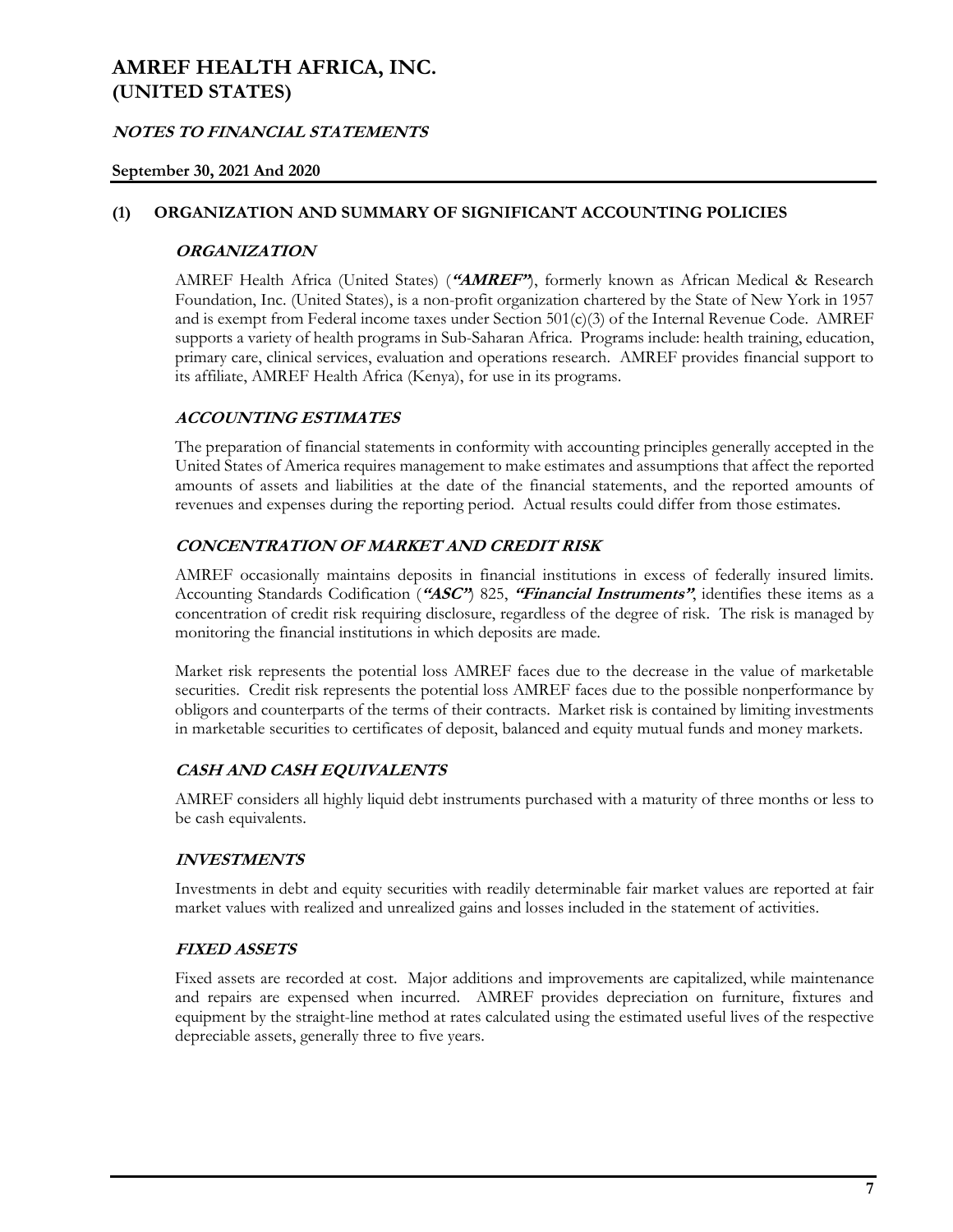### **NOTES TO FINANCIAL STATEMENTS – (Continued)**

#### **September 30, 2021 And 2020**

### **REVENUE RECOGNITION**

AMREF recognizes contributions when cash, securities or other assets, and unconditional promise to give, or a notification of a beneficial interest is received. Conditional contributions, including government grants, include donor-imposed conditions with one or more barriers that must be overcome before AMREF is entitled to the assets transferred or promised and there is a right of return to the contributor for assets transferred or a right of release of the promisor from its obligation to transfer assets. AMREF recognizes the contribution when the conditions are substantially met or explicitly waived. Unconditional contributions are classified as without donor restrictions unless there are donor stipulations that limit the use of the donated assets. When a donor restriction expires, that is, when a stipulated time restriction ends or purpose of the restriction is accomplished, net assets with donor restrictions are then classified to net assets without donor restrictions and reported in the statement of activities as "**net assets released from restrictions**." AMREF records unconditional promises to give (pledges) as a receivable and revenue in the year pledged.

AMREF receives grant awards from the U.S. Government under various contracts. AMREF records revenues under these contracts as expenses are incurred. Funds received in advance of expenses incurred are reported as deferred revenue.

### **NET ASSETS**

Net assets are classified based on the existence or absence of donor-imposed restrictions. Accordingly, net assets of AMREF are classified and reported as follows:

**Without donor restrictions –** Net assets that are not subject to donor-imposed stipulations and that may be expendable for any purpose in performing the primary mission of AMREF.

With **donor restrictions** – Net assets subject to donor-imposed restrictions that will be met either by actions of AMREF or the passage of time. Items that affect this net asset category are gifts for which donor-imposed restrictions have not been met in the year of receipt. Expirations of restrictions of net assets with donor restrictions are reported as net assets released from restriction.

### **INCOME TAX STATUS**

AMREF is exempt from federal income taxes under Section 501(c)(3) of the Internal Revenue Code (the **"Code"**), and has been classified as an organization, which is not a private foundation under Section 509(a) of the Code.

Management has reviewed the tax positions for each of the open tax years  $(2018 - 2020)$  or expected to be taken in AMREF's 2021 tax return and has concluded that there are no significant uncertain tax positions that would require recognition in the financial statements.

### **FUNCTIONAL ALLOCATION OF EXPENSES**

The costs of providing the various programs and supporting services have been summarized on the consolidated statement of activities and changes in net assets on a functional basis. Most expenses can be directly allocated to programs or supporting functions. Certain categories of expenses are attributed to more than one program or supporting function. The expenses in these categories include occupancy, depreciation, office expenses, insurance, salaries and wages of support personnel and require allocation on a reasonable basis that is consistently applied. The allocation of expenses is based on allocation factors such as direct cost, level of effort and other factors as determined by management.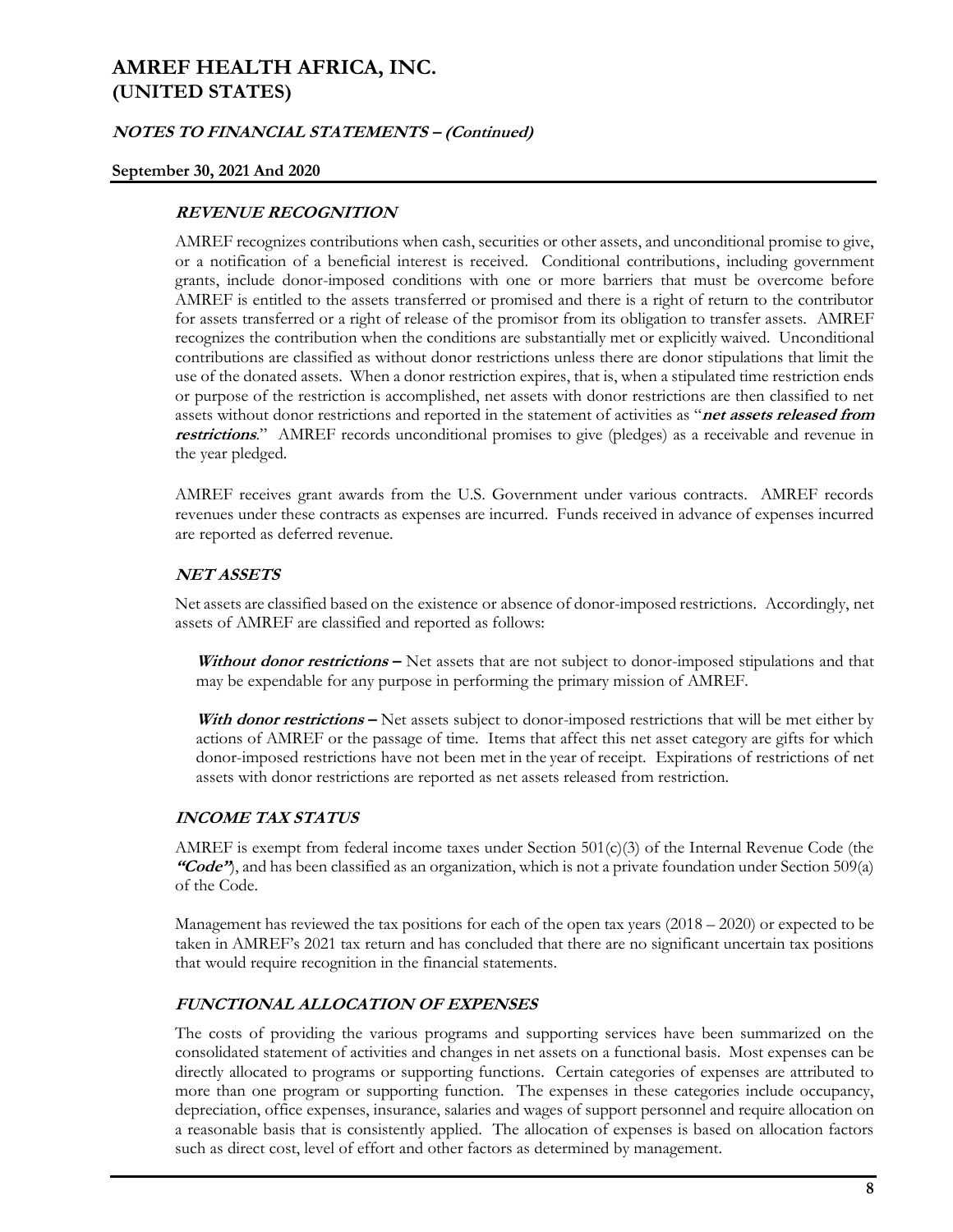### **NOTES TO FINANCIAL STATEMENTS – (Continued)**

#### **September 30, 2021 And 2020**

### **PRIOR YEAR INFORMATION**

The financial statements include certain prior-year summarized comparative information in total, but not by net asset class. Such information does not include sufficient detail to constitute a presentation in conformity with accounting principles generally accepted in the United States of America. Accordingly, such information should be read in conjunction with AMREF's audited financial statements for the year ended September 30, 2019, from which the summarized information was derived.

## **RECENT ACCOUNTING PRONOUNCEMENTS - ADOPTED**

The Financial Accounting Standards Board (FASB) issued Accounting Standards Update (ASU) 2014-09, *Revenue from Contracts with Customers* (Topic 606) (ASU 2014-09). The ASU establishes a comprehensive revenue recognition standard for virtually all industries under generally accepted accounting principles in the United States (U.S. GAAP) including those that previously followed industry-specific guidance. The guidance states that an entity should recognize revenue to depict the transfer of promised goods or services to customers in an amount that reflects the consideration to which the entity expects to be entitled in exchange for those goods or services. ASU 2014-09 was adopted by AMREF as of October 1, 2020 and such adoption did not have a material effect on the financial statements as revenue received by AMREF is recorded under the contribution principle.

### **NEW ACCOUNTING PRONOUNCEMENTS NOT YET ADOPTED**

In 2016, the FASB issued ASU 2016-02, *Leases* (Topic 842). The ASU changes the accounting treatment for operating leases by recognizing a lease asset and lease liability at the present value of the lease payments in the statement of financial position and disclosing key information about leasing arrangements. The FASB issued ASU 2020-05 in June of 2020 that deferred the effective date of ASU 2016-02 by a year thus the effective date is for fiscal years beginning after December 15, 2021. Early adoption is permitted. The ASU should be applied at the beginning of the earliest period presented using a modified retrospective approach. AMREF plans to adopt the new ASU at the required implementation date.

# **(2) INVESTMENTS**

The following is a summary of AMREF's investments at September 30, 2021 and 2020:

|                    |              | 2021          |             | 2020          |
|--------------------|--------------|---------------|-------------|---------------|
|                    | <b>Cost</b>  | <b>Market</b> | <b>Cost</b> | Market        |
| Money Market Funds | 130,612<br>S | 130,612<br>S  | 125,749     | 125,749<br>S. |
| Common Stock       | 5,439        | 5,439         |             |               |
| Mutual Funds       |              |               |             |               |
| Equity             | 1,023,255    | 1,332,750     | 886,219     | 942,034       |
| Bond               | 610,711      | 627,361       | 540,286     | 573,657       |
| Total              | 70.011       | \$2,096,162   | \$1,552,254 | 440.641 ل     |

At September 30, 2021 and 2020, unrealized gains were \$326,145 and \$89,186, respectively.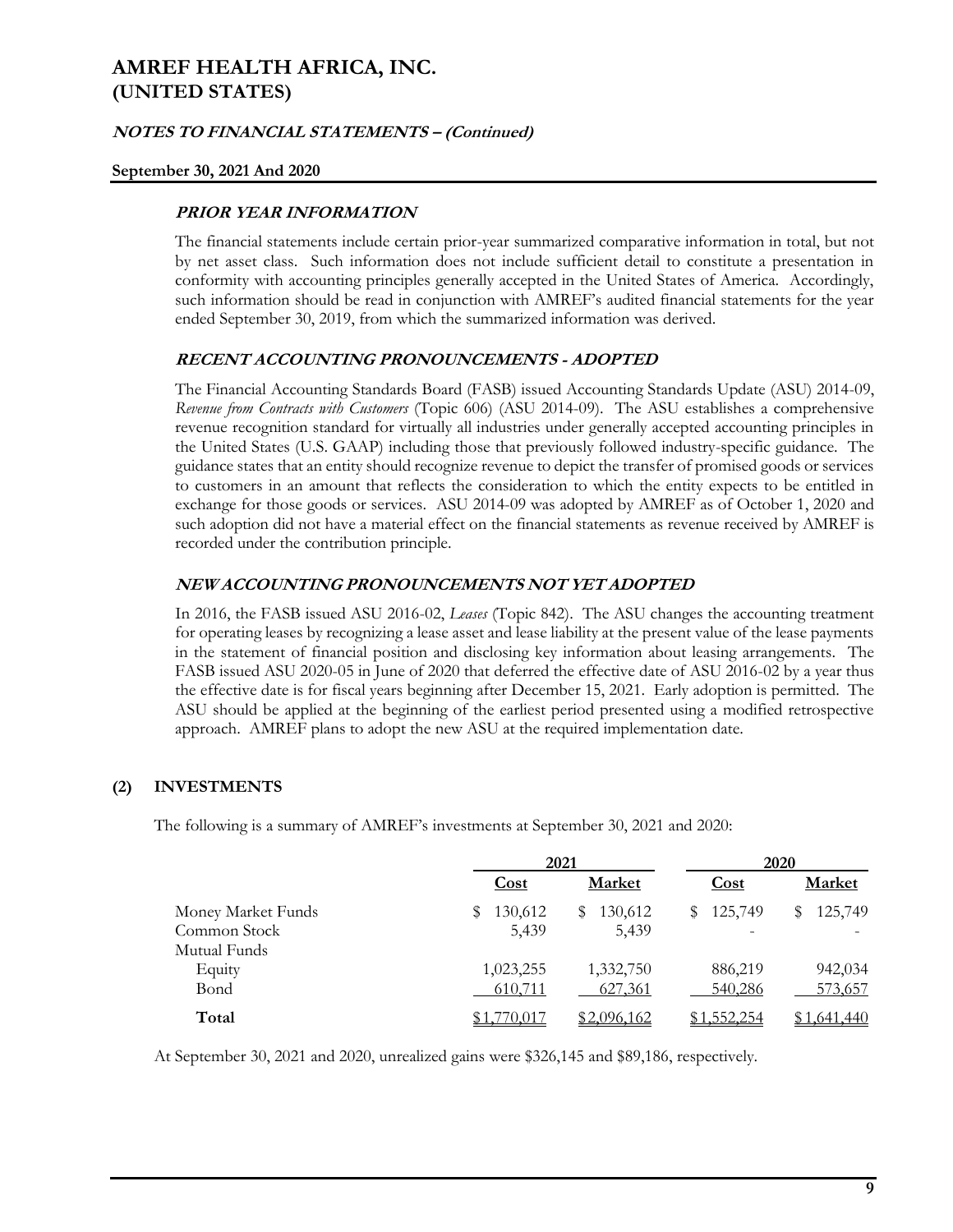### **NOTES TO FINANCIAL STATEMENTS – (Continued)**

#### **September 30, 2021 And 2020**

The following summarizes the investment return for the years ended September 30, 2021 and 2020:

|                                       | 2021      | 2020      |
|---------------------------------------|-----------|-----------|
| Interest income                       | \$32,441  | \$31,973  |
| Realized gains                        |           | 12.904    |
| Unrealized gains (losses)             | 236,959   | 45,036    |
| Total investment income - investments | \$269.400 | \$ 89.913 |

AMREF utilized various methods to measure the fair value of its investments on a recurring basis. Generally accepted accounting principles establish a hierarchy that prioritizes inputs to valuation methods. The three levels of inputs are described below:

- Level 1 Unadjusted quoted prices in active markets for identical assets or liabilities that AMREF has the ability to access.
- Level 2 Observable inputs other than quoted prices included in Level 1 that are observable for the asset or liability, either directly or indirectly. These inputs may include quoted prices for the identical instrument on an active market, prices for similar instruments, interest rates, prepayment speeds, credit risk, yield curves, default rates and similar data.
- Level 3 Unobservable inputs for the asset or liability, to the extent relevant observable inputs are not available, representing AMREF's own assumptions about the assumptions a market participant would use in valuing the asset or liability, and would be based on the best information available.

The inputs methodology used for valuing securities are not necessarily an indication of the risk associated with investing in those securities.

The summary of inputs used to value AMREF's investments as of September 30, 2021 and 2020 are as follows:

|                    |               |                             | 2021                                                                  |                                                         |
|--------------------|---------------|-----------------------------|-----------------------------------------------------------------------|---------------------------------------------------------|
|                    | Total         | Level 1<br>Quoted<br>Prices | Level 2<br>Other<br>Significant<br><b>Observable</b><br><b>Inputs</b> | Level 3<br>Significant<br>Unobservable<br><b>Inputs</b> |
| Investments        |               |                             |                                                                       |                                                         |
| Money Market Funds | \$<br>130,612 | 130,612<br>\$               | \$                                                                    | \$                                                      |
| Common Stock       | 5,439         | 5,439                       |                                                                       |                                                         |
| Mutual Funds       |               |                             |                                                                       |                                                         |
| Equity             | 1,332,750     | 1,332,750                   |                                                                       |                                                         |
| Bond               | 627,361       | 627,361                     |                                                                       |                                                         |
|                    | \$2,096,162   | \$2,096,162                 |                                                                       |                                                         |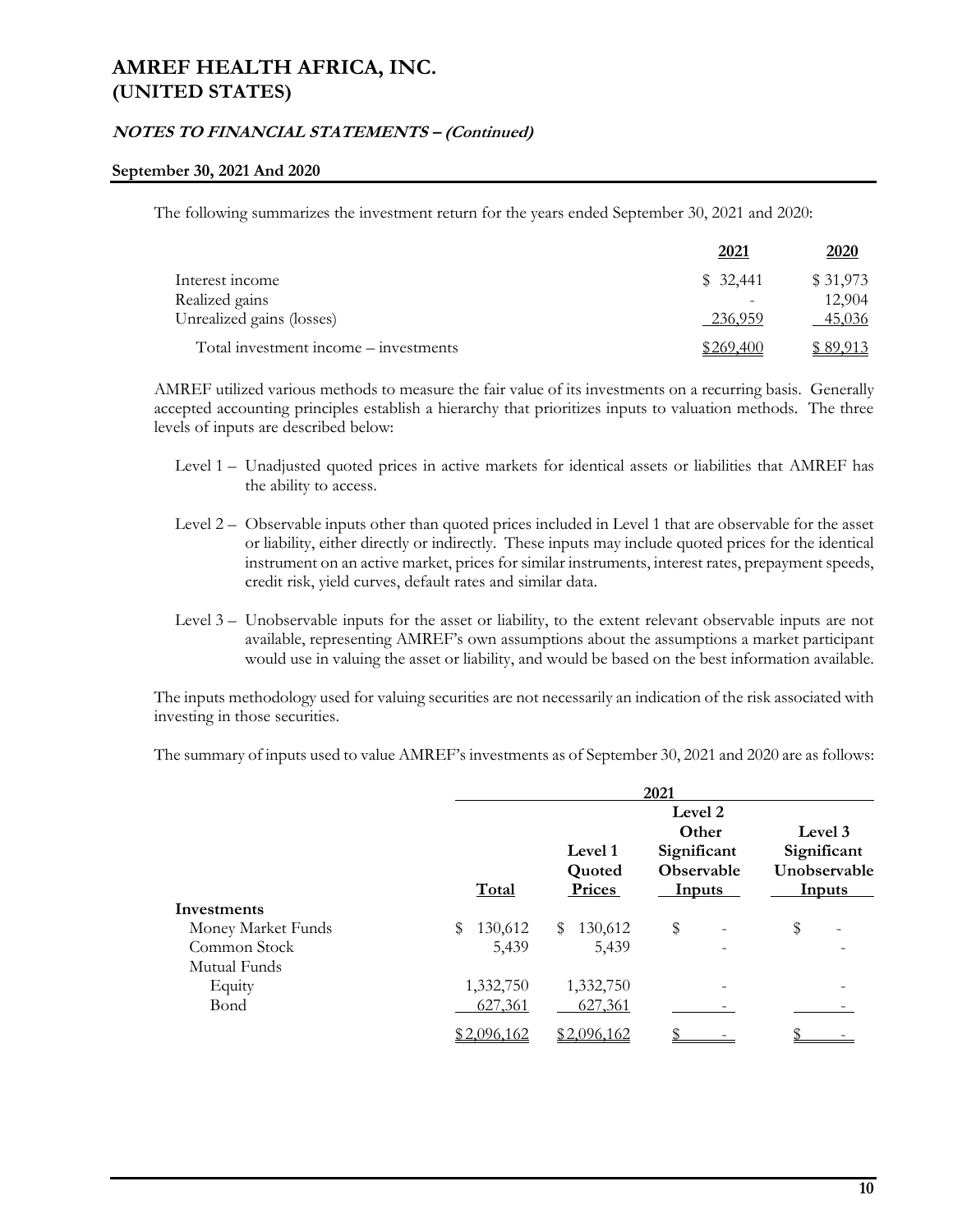# **NOTES TO FINANCIAL STATEMENTS – (Continued)**

#### **September 30, 2021 And 2020**

|                    |                           |                   | 2020                                                 |                                        |
|--------------------|---------------------------|-------------------|------------------------------------------------------|----------------------------------------|
|                    |                           | Level 1<br>Quoted | Level 2<br>Other<br>Significant<br><b>Observable</b> | Level 3<br>Significant<br>Unobservable |
|                    | Total                     | Prices            | <b>Inputs</b>                                        | <b>Inputs</b>                          |
| Investments        |                           |                   |                                                      |                                        |
| Money Market Funds | 125,749<br>$\mathbb{S}^-$ | \$125,749         | \$                                                   | \$                                     |
| Mutual Funds       |                           |                   |                                                      |                                        |
| Equity             | 942,034                   | 942,034           |                                                      |                                        |
| Bond               | 573,657                   | 573,657           |                                                      |                                        |
|                    | \$1,641,440               | 1,641,440         |                                                      |                                        |

## **(3) LOAN RECEIVABLE**

In December 2018, AMREF signed an agreement to loan funds to AMREF Health Africa (Kenya). The \$750,000 loan has an interest rate of 5%, with ten monthly payments of \$22,478 and twenty monthly payments of \$28,865, plus interest that runs through December 2021. The change in the monthly payments reflects a six-month suspension of payments made to AMREF from November 2019 through April 2020, but allowing the loan to mature on the original, agreed upon date. As of September 30, 2021 and 2020, the loan receivable was \$83,891 and \$418,309, respectively.

### **(4) ADAVANCES TO AMREF AFRICA**

In August 2021, AMREF received a grant totaling \$8 million to increase access to an uptake of COVID-19 vaccines in four African countries. The proceeds of the grant were sent to AMREF Health Africa (Kenya), net of administrative fees, in September 2021. As program implementation had not yet taken place as of September 30, 2021, the funds sent to AMREF Health Africa (Kenya) are recorded as an advance to AMREF Africa on the statement of financial position.

### **(5) PENSION PLAN**

AMREF has a plan qualified under Section 403(b) that covers all eligible employees. Contributions to the plan are made at the discretion of the Board of Directors and are limited to 7% of the employee's annual salary.

During the years ended September 30, 2021 and 2020, AMREF made contributions of approximately \$56,000 and \$42,000, respectively.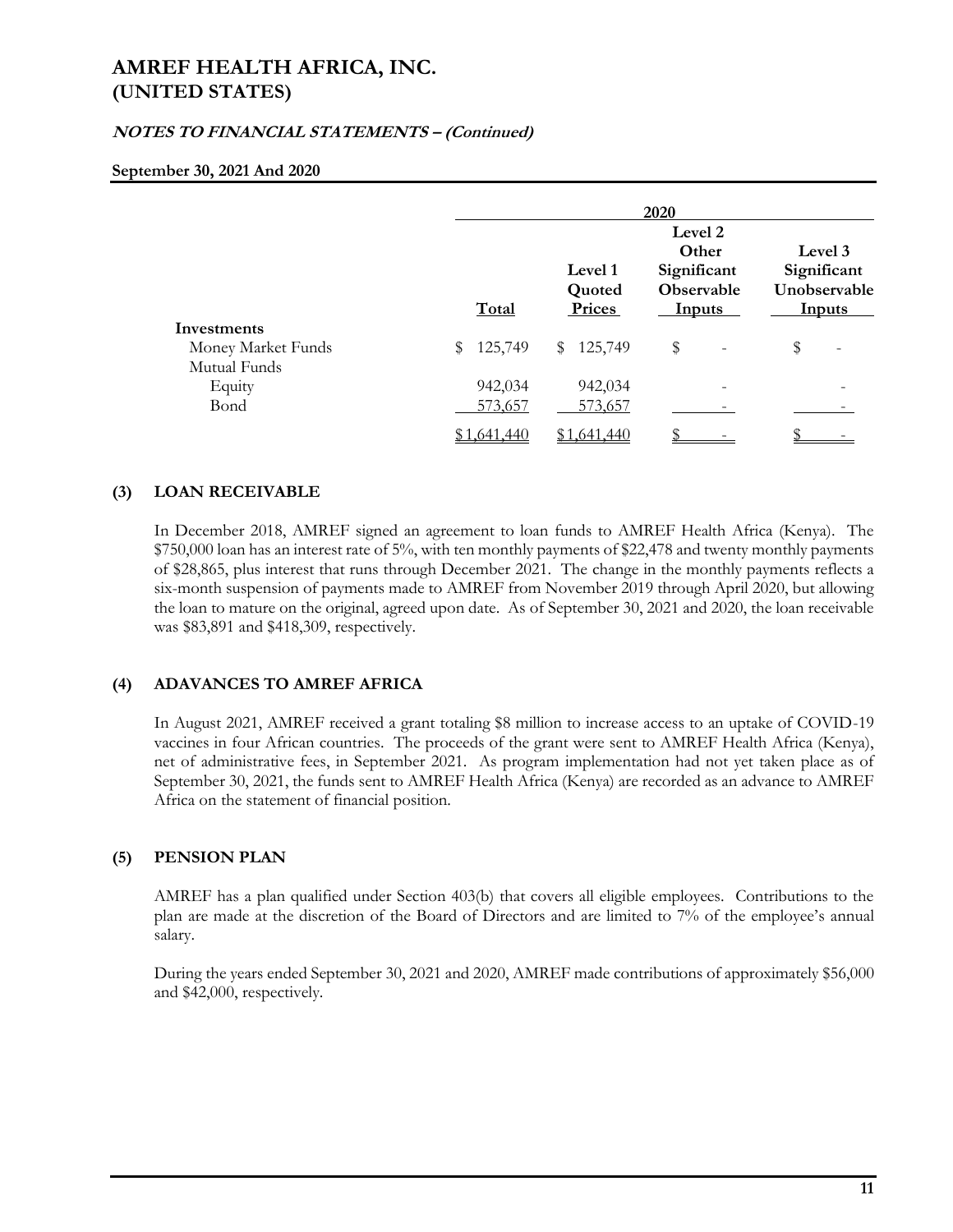### **NOTES TO FINANCIAL STATEMENTS – (Continued)**

#### **September 30, 2021 And 2020**

### **(6) NET ASSETS**

Net assets were subject to the following restrictions as of September 30, 2021 and 2020:

### **SUBJECT TO EXPENDITURE FOR SPECIAL PURPOSE**

|                                    | 2021        | 2020        |
|------------------------------------|-------------|-------------|
| <b>COVID-19 Vaccination Access</b> | \$8,000,000 |             |
| Youth in Action – Kenya            | 18.920      | 1,079,389   |
|                                    | \$8,018,920 | \$1,079,389 |

Net assets were released from donor restrictions by incurring expenses satisfying the restricted purposes in the amount of \$1,544,112 for the year ended September 30, 2021.

## **(7) COMMITMENTS AND CONTINGENCIES**

### **LEASE COMMITMENTS**

AMREF has a lease for its New York office under a noncancelable lease which runs from October 15, 2017 through February 15, 2028. Under the lease, AMREF received four months of free rent, and as such, rental payments required under this lease will be reported as rent expense on a straight-line basis over the term of the lease. Deferred rent for 2021 and 2020 was \$86,816 and \$79,756, respectively. Total rent expense for 2021 and 2020 was approximately \$151,000 and \$153,000, respectively.

Future minimum rental commitments under this lease are as follows:

| <b>Year Ended September 30:</b> | Amount    |
|---------------------------------|-----------|
| 2022                            | \$137,200 |
| 2023                            | 150,200   |
| 2024                            | 154,000   |
| 2025                            | 157,400   |
| 2026                            | 161,000   |
| 2027 and thereafter             | 227,600   |
|                                 |           |

AMREF has a irrevocable stanby letter of credit in favor of the lessor in the amount of \$62,825. A separate bank account has been established to segregate the security deposit and is included as "security deposit" in the statements of financial position.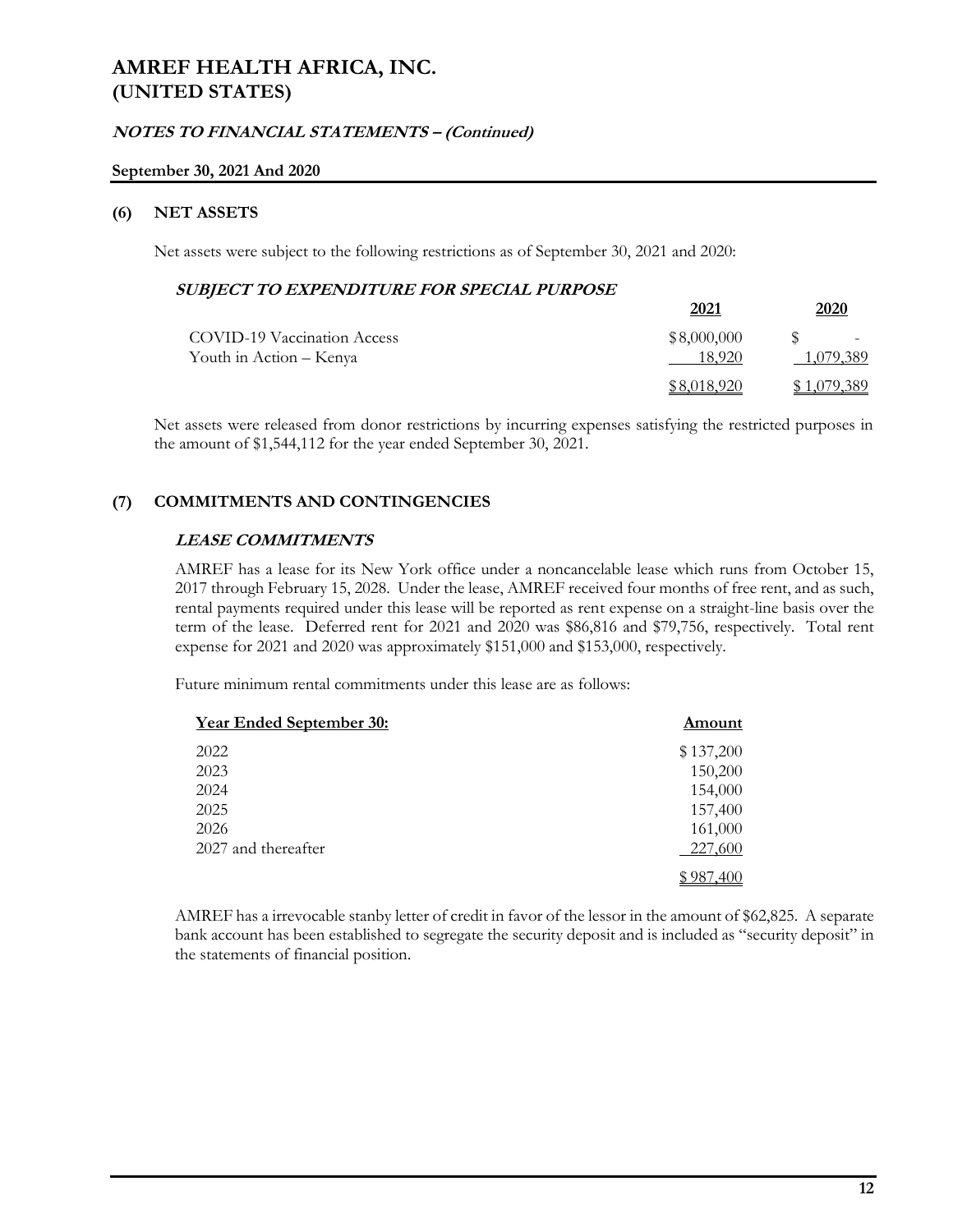### **NOTES TO FINANCIAL STATEMENTS – (Continued)**

#### **September 30, 2021 And 2020**

#### **GRANTS**

Under the terms of the U.S. Government grants, which are made based upon the acceptance by the U.S. Government of the program proposals submitted by AMREF, amounts are stipulated for both direct program costs and administrative overhead costs. While AMREF was the prime contractor under these awards, the majority of the U.S. Government contract work was carried out by AMREF's affiliate, AMREF Health Africa (Kenya) ("Subrecipient"). The administrative overhead rates used by AMREF and its subrecipient, while provisionally approved, is subject to review and final approval by the U.S. Government. AMREF's administrative overhead rate has been approved through September 30, 2017 while its Subrecipient's rate has been approved through 2015. Relative to the indirect costs charged by the Subrecipient, final proposed rates have been calculated and submitted to the U.S. Government for approval. The provisional rate used in the billing process from 2016 (commencement of the government contract in which the Subrecipient used their provisional indirect rate) through 2021 was a rate in excess of the final calculated rates. A total of approximately \$271,000 of excess indirect costs were charged under these government contracts and will require reimbursement to the U.S. Government once the final rates are approved. The Subrecipient is currently in discussion with the U.S. Government. The reimbursement will be made by the subrecipient and will not have an effect on the financial position or results of operations of AMREF.

#### **(8) COVID-19 AND REFUNDABLE ADVANCE/PAYROLL PROTECTION PROGRAM**

In December 2019, a novel strain of the coronavirus ("COVID-19") was reported in China. The World Health Organization has declared COVID-19 to constitute a "Public Health Emergency of International Concern". This outbreak has affected virtually every industry and has created volatility in stock markets throughout the world. Many federal and state governments have implemented numerous restrictions, mandated various closures and quarantine requirements in connection with the COVID-19 outbreak. The extent of the impact of COVID-19 on AMREF's operational and financial performance will depend on future developments, including the duration and spread of the outbreak and the impact on AMREF's funders, donors, employees and vendors, all of which are uncertain and cannot be predicted.

On May 8, 2020, AMREF received a \$211,683 loan under the Small Business Administration's (**"SBA"**) Paycheck Protection Program (the **"PPP Loan"**). AMREF considers this to be a conditional contribution and it expects to meet the criteria for loan forgiveness upon incurring eligible expenditures and when its application for forgiveness is accepted by the SBA. AMREF considers the incurrence of eligible expenses and the acceptance of its application for forgiveness by the SBA to be barriers in the PPP Loan agreement and as such, would recognize contribution income when these conditions are substantially met. As of September 30, 2020, AMREF had recorded \$211,683 as a refundable advance. During the year ended September 30, 2021, AMREF had met all conditions of the program and the loan was forgiven on February 1, 2021. As such, the loan has been recognized in the Statement of Activities and Changes in Net Assets with PPP grant revenue in fiscal year 2021.

On March 3, 2021, AMREF received a \$214,336 loan under the Small Business Administration's (**"SBA"**) Paycheck Protection Program Second Draw Loan (**"PPP Second Draw Loan"**) under the Consolidated Appropriations Act 2021, Additional Coronavirus Response and Relief provisions. AMREF considers this to be a conditional contribution and it expects to meet the criteria for loan forgiveness upon incurring eligible expenditures and when its application for forgiveness is accepted by the SBA. As AMREF believes it has met the conditions and incurred expenses in the amount of \$214,336 as of September 30, 2021, the amount has been recognized in the Statement of Activities and Changes in Net Assets with PPP grant revenue in fiscal year 2021.